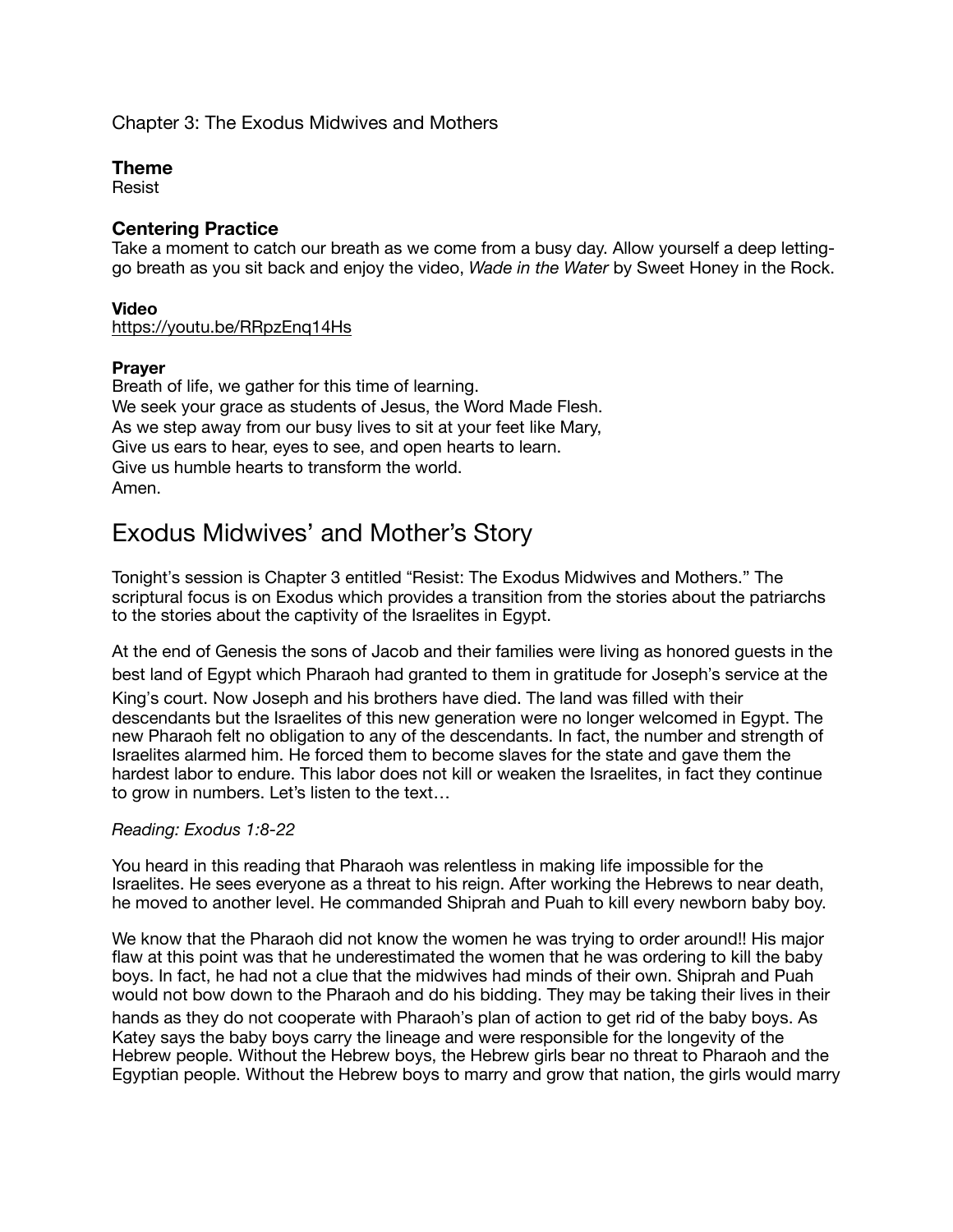the Egyptians and help build up that nation instead. That was the diabolical thought going on in Pharaoh's mind. He wanted to annihilate a people.

But The midwives resisted his commands. Instead they followed their own moral scruples of 'fearing the Lord' above fearing Pharaoh. By fear, we mean that they respect and trust God above ANY earthly kings. They mounted a resistance to Pharaoh's plans. They stood up against the terror, violence, and injustice of the authoritarian power. The Webster's Encyclopedic Unabridged Dictionary defines resist as "to withstand, to strive against, to oppose, to refrain from or to make a stand, to make efforts in opposition or to act in opposition. That is exactly what Shiprah and Puah do.

According to the commentaries, the midwives' names were symbolic of the role that each had in the narration. It is said that Shiprah helped to make the newborns beautiful to look at, or that she helped Israel to multiply, or that her acts were pleasing to God because her name is similar to Hebrew words for those activities.

Puah is said to have revived the infants that others thought were dead. Also, she spoke with such forthrightness and in an angry manner when Pharaoh ordered her to kill the Hebrew babies that he may have wanted her killed as well. However, she did not kill the babies and Pharaoh did not order her to be killed. Puah's name sounds like similar words in Hebrew meaning to forthright and angry.

We might assume that Shiprah and Puah had experiences of children being born prior to their arriving to help with the birth, and they used those situations as a reason for not killing Hebrew baby boys at birth. They might have said something like " The Hebrew women had given birth and the children were screaming for their mother's touch and warmth by the time we arrived." And that was the explanation they gave Pharaoh. Both midwives agreed that they did not control the birth any more than they could control the conception of life. God brought new lives to birth and the midwives only assisted in the process. The midwives could no more end the life of a newborn than they could give life in the first place.

Katey says the Jewish Scholar Inbar Raveh notes that women in this story are far more dangerous than the men. Raveh writes "Instead of being a tool in the king's hands and killing the Hebrew infants at birth, the midwives mount a powerful resistance against the repressive regime."

Besides, even if Shiprah and Puah were sufficiently intimidated by the power of the Pharaoh and did commit acts of infanticide, word of this violence would have spread quickly through the Hebrew community. It was very likely that the Hebrew women would rise up and RESIST themselves by using their own know-how to keep the midwives out of the birthing area and protect their own children!!!!

After hearing the explanation given by Shiprah and Puah, Pharaoh did not question them any further. He was not familiar with the birthing rooms. After all, they were the experts at childbirthing. For once in the Biblical account, the expertise of women was recognized and not questioned. How very rare, indeed!!!

Now let us hear more of this story of Pharaoh and his wanting to get rid of baby boys. The story continues…

*Exodus 2:1-10*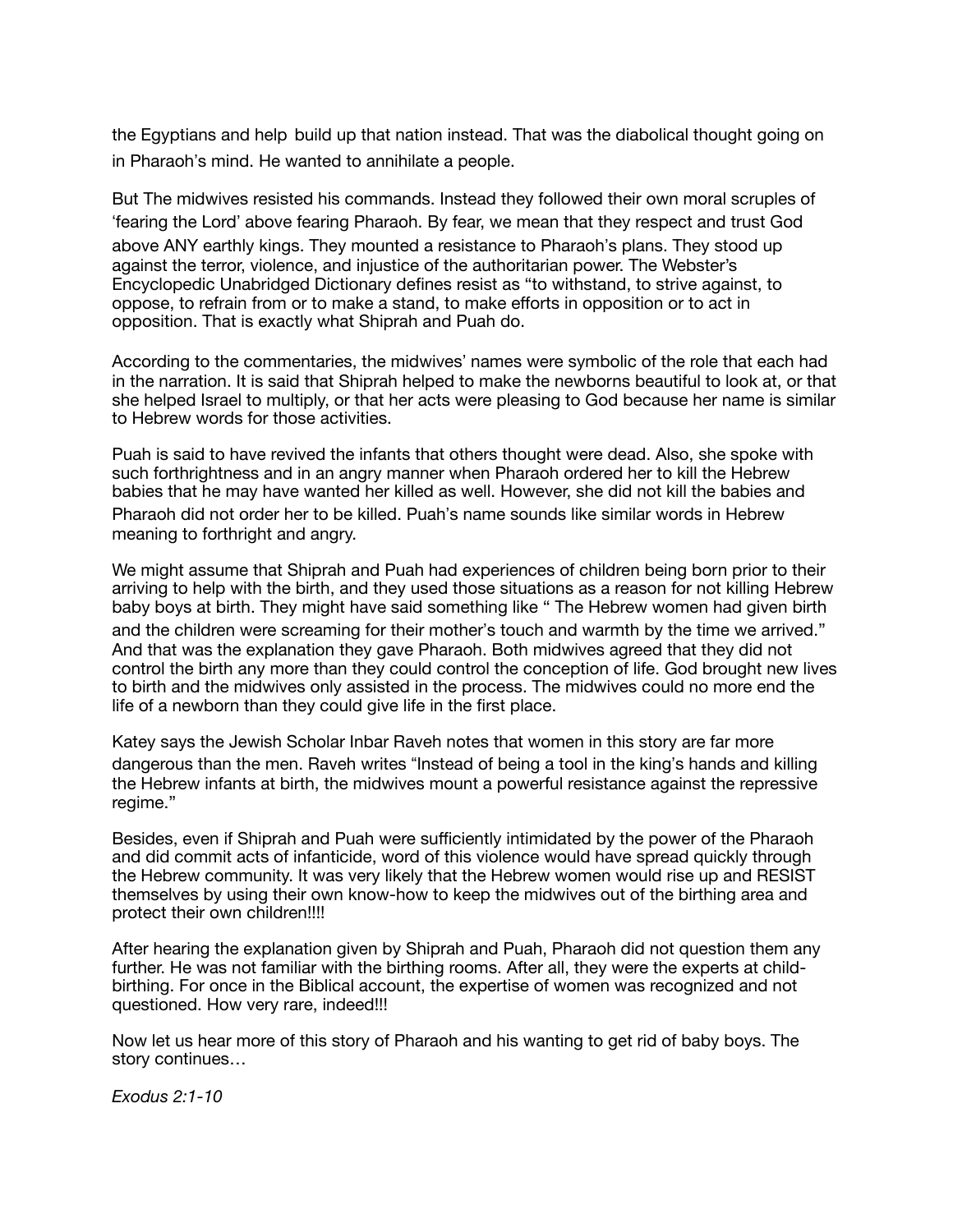In the second narration, we learn that the midwives resistance paved the way for Moses to be born. His Mother was fearful for his life because of Pharaoh's decree to have all the baby boys killed. She kept him hidden for several months, but then the truth of his birth could not be hidden any longer. She created a basket made of the darkest reeds and covered with pitch, that would not be affected by the edges of the water where she put the basket. She set him adrift on the Nile with the hope that he would be rescued by someone who could care for him. We are led to wonder what the other mothers were doing to protect their newborns. They were living in terror that they would be discovered and their children killed.

But the narrative does not focus on them, but on Moses. He was not meant to be killed. He was in the basket and Pharaoh's daughter found the basket and decided to adopt the baby on whom she had pity. With the help of Moses' own sister, who was the slave of Pharaoh's daughter, a wet nurse is found to feed the baby. The 'wet nurse' was Moses' own mother. Thus Moses was rescued from death, nursed by his own mother who took on the role of surrogate and was raised in the Egyptian palace. The only way Moses' actual Mother can be with him was by giving him up to Pharaoh's daughter.

This is a hard story to read. The sacrifices by women who love their children so much, but cannot take care of them without extra help. It is heart wrenching.

But the Exodus narrative is about the brave women who resist the way things are supposed to be by doing what they can do to save the Hebrew boys. It took courage for these women to defy the Pharaoh.

## **Breakout Session/Small Group Discussion**

Question for discussion: *Women play many roles in this biblical narrative. The roles include midwife, rescuer, risk taker, mother, sister, surrogate, among others. With what role do you more closely identify and why?* 

## **Reporting Out**

Have the groups report on their small group discussion as time allows.

## **Social Issue**

The first part of our session tonight has been about the midwives of biblical times. Katey shares her reflections as an advocate on maternal health issues and her own experiences giving birth for the first time and using a birthing center with a team including compassionate midwives, nurses, a doula, and her husband. She had a very good experience.

As United Methodist Women we are all advocates for the best health care that can be given to every mother and child in the US and also throughout the world. So let's take some time to focus on the crisis in maternal and infant health care in the USA.

Infant mortality is the death of an infant before his or her first birthday. The infant mortality rate is the number of infant deaths for every 1,000 live births. In addition to giving us key information about maternal and infant health, the infant mortality rate is an important marker of the overall health of a society. In 2018, the infant mortality rate in the US was 5.7 deaths per 1,000 live births as an average.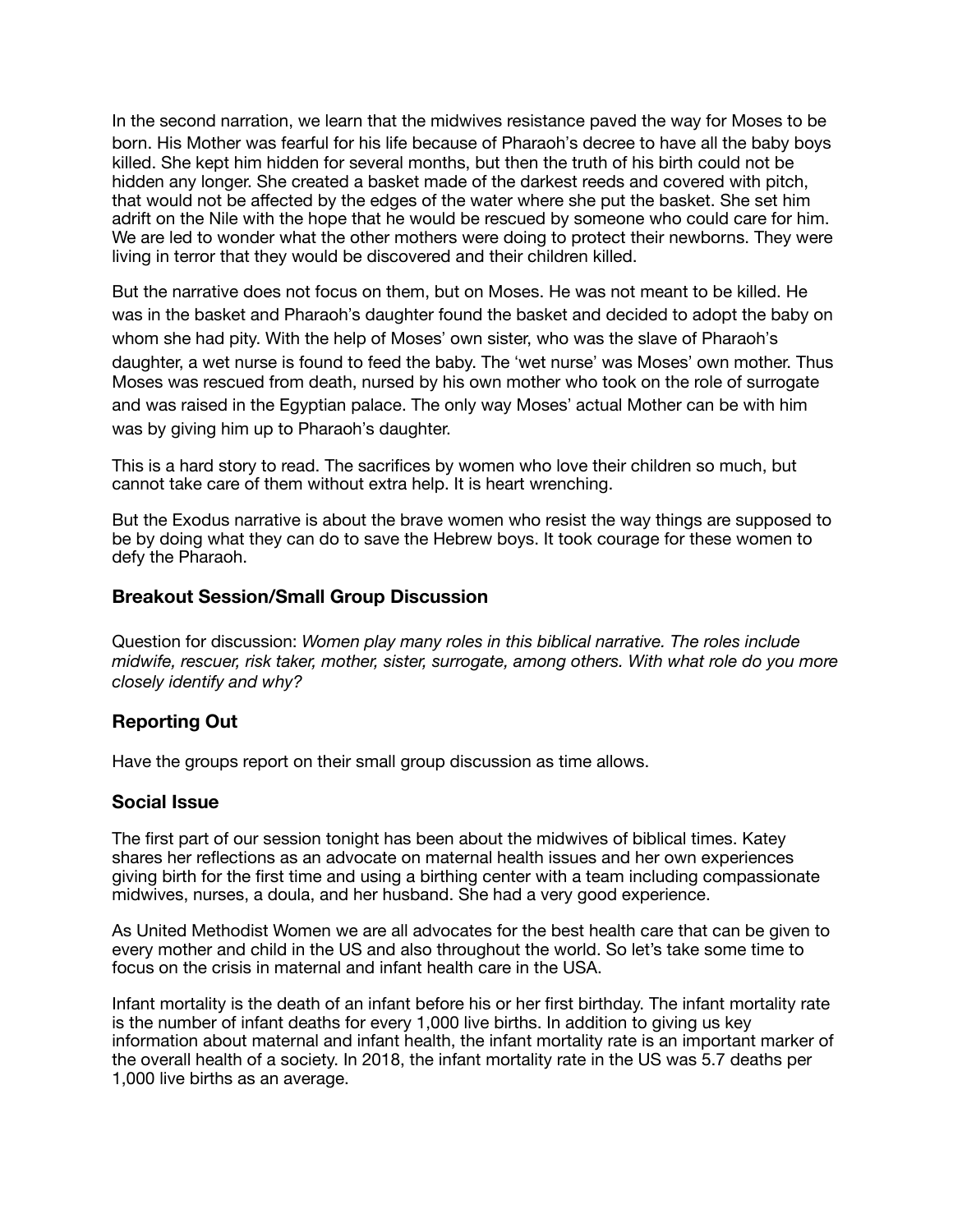But, it saddens me to say that the infant mortality rates in this country are the highest among African Americans and Native Hawaiian or other Pacific Islander and Native American women.

In 2018, the infant mortality rates by race and ethnicity were as follows:

- Non-Hispanic Black 10.8
- Native Hawaiian or Pacific Islander 9.4
- Native American Indian/Alaska Native 8.2
- Hispanic (Latina) 4.9
- Non-Hispanic white 4.6
- Asian 3.6

The Center for Disease and Control and Prevention (CDC) has stated that it is very committed to improving birth outcomes. But this requires public health agencies to work together with health care providers, communities and other partners to reduce infant mortality in the United States of America.

In 2018, over 21,000 infants died in the United States. The 5 leading causes of infant mortality :

- 1. Birth Defects
- 2. Pre-term birth and low birth weight
- 3. Maternal Pregnancy Complications
- 4. Sudden Infant Death Syndrome (SIDS)
- 5. Injuries (e.g.suffocation)

Geographically, infant mortality rates in 2018 were highest among states in the south.

Several studies have been conducted in the last year from which the following were concluded:

During this time of COVID-19 crisis, there is a greater need for a range of accessible, affordable options for pregnancy and birth supports. Some believe that there are fundamental problems with a system of pregnancy related care that expects births to be in places designed to treat illnesses. Many pregnant people are considering changing their birth plans to give birth at home or in birthing centers with a midwife and avoid hospitals. This is not a trend that is unique to this current crisis, but was occurring during the outbreaks of swine flu or SARS, as well as in the aftermath of Hurricane Katrina. The demand for home births and midwifery has risen and shows the value of this kind of care.

Doulas and Midwives have gained particular acknowledgment for their role in improving maternal and infant health outcomes as well as the experiences of pregnancy, birth and postpartum, and in challenging what some see as the over-medicalization of birth in the United States. Many are calling for expanded training of and access to community based birth workers who are trusted members of the communities they serve and provide care responsive to the specific needs of the community, often at low or no cost.

Doulas are certified professionals who are trained to be with the pregnant woman early in her pregnancy and helping her navigate the health care options early on and help the mother-to-be to follow medical orders—take vitamins, go for check-ups and prenatal care. The Doula helps to insure healthy pregnancy which results in healthy births and after birth care of the child and the mother. When it is time for birthing, some doulas, depending on states, can accompany a mother-to-be in the birthing center.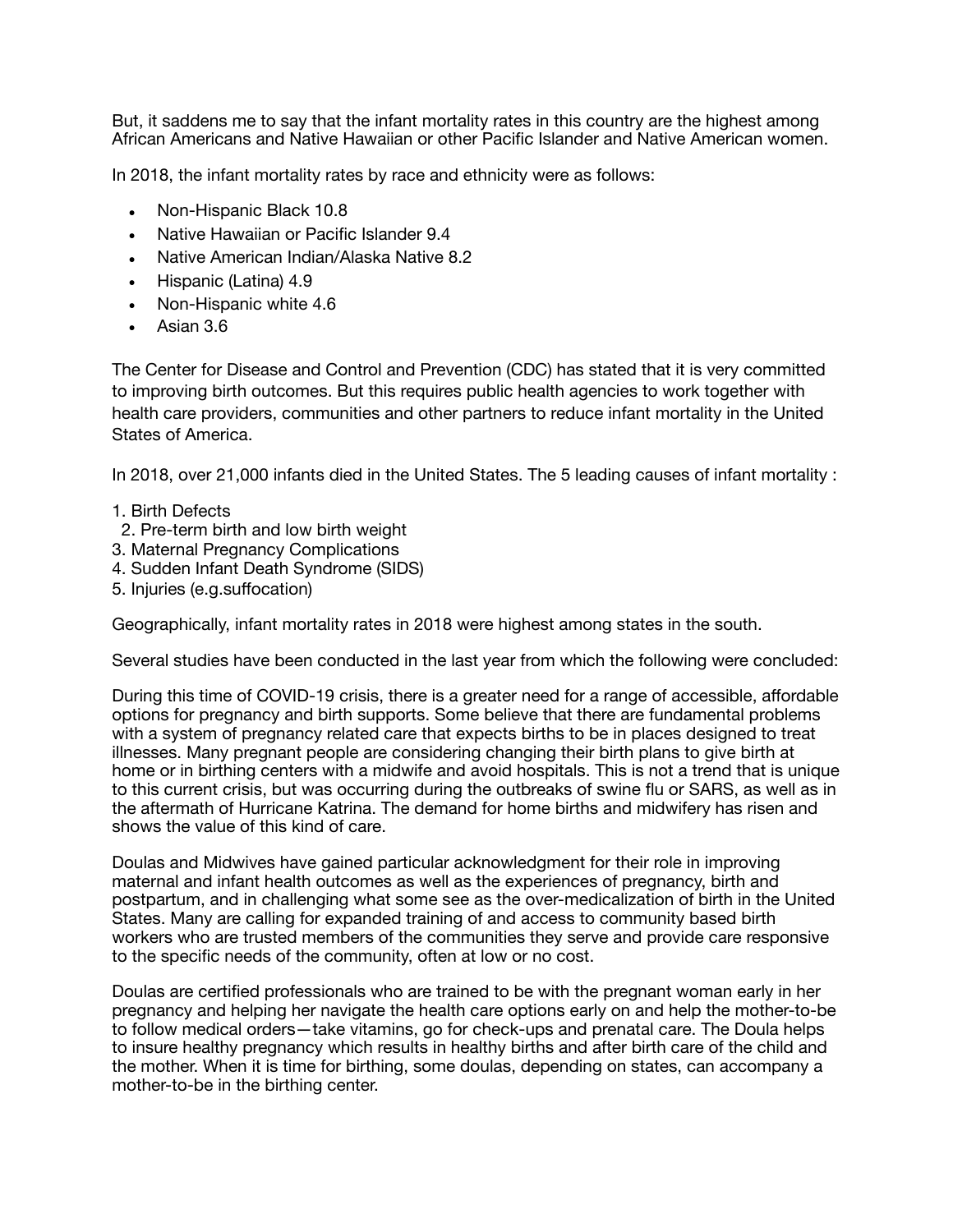Midwives are able to deliver babies in nursing centers and even in some hospitals, depending on the laws that govern in the particular state. For example, a medical doctor in Texas with 4 clinics reports that he depends on the midwives helping with deliveries in the rural areas of Texas where many cannot go to the hospital in time for a doctor to deliver. Often midwives assist in hospitals where, if there are complications, a medical staff is available to help.

One half of the births in the US are covered by Medicaid. Expenses for Doulas and midwives are also covered in some places by Medicaid.

US is ranked LAST among countries of similar size and economics with the rate of Maternal mortality rate. In Congress for several years now, a Mommies Act 2020 was introduced by Dick Durbin of Illinois, Kamala Harris of CA, Corey Booker of New Jersey and Bob Casey of PA to transform Medicaid coverage to:

- Expand Medicaid coverage for at least 1year of post-partem care
- Allow midwives and doulas to provide services to pregnant women
- Promote tele-health services especially for rural and underserved areas

The purpose of this bill is to:

- Reduce the 17.4 maternal deaths per 100,000 live births
- Reduce the 37.1deaths per 100,000 live births in the Black community

These are very daunting numbers for infant mortality and for maternal mortality in this country. We are a country with all kinds of service providers and technology to assist people, yet we do not say that "every mother counts." We still have too many vacuums of service.

Wesley Community Center in Dayton, OH, one of our national programs for United Methodist Women makes maternal and child health one of its service priorities though the Baby Ready program. One of the services Wesley Center provides is linking doulas to expecting mothers to be a support and guide throughout the pregnancy and afterwards.

#### **Breakout Session/Small Group Discussion**

Question for discussion: As you think about a law, practice, or rule that you believe to be unjust. What tactic might suggest be used to resist?

# **Reporting Out**

Have the groups report on their small group discussion as time allows.

## **Closing**

We must continue to rise up and speak up for policies and practices that bring life and bring it to all communities in equitable ways.

#### **Every New Day I have a New Chance** By Margaret Sonnenday

Taken from *Images of Women in TransiMon*, compiled by Janice Grana

After struggling to answer the question of 'what is most precious in my life, I believe I now see it clearly. Most precious to me is the assurance of the grace of God---and its availability!!! To me this means that God loves me when I least deserve to be loved that God accepts me—as I